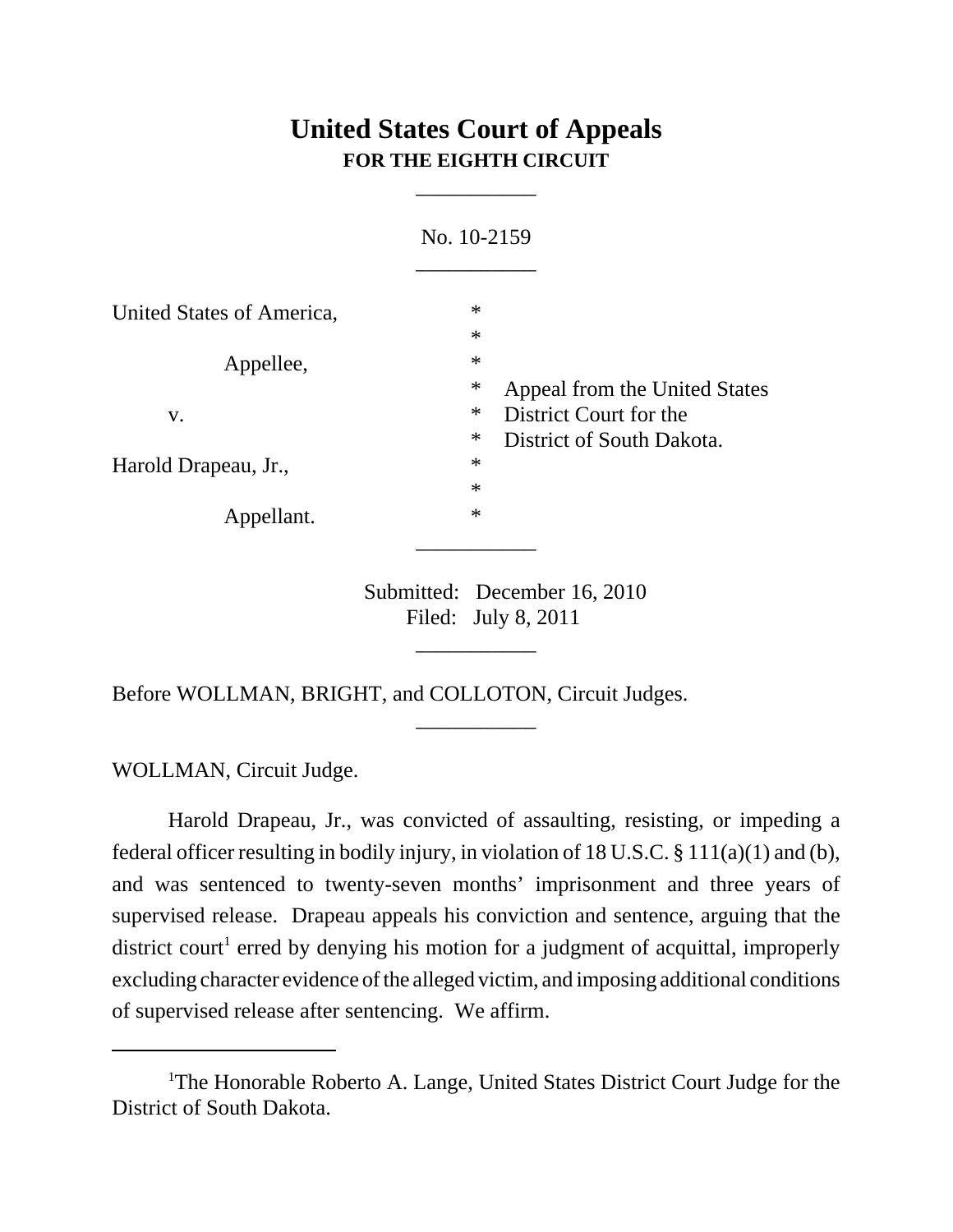#### I. Background

On August 23, 2009, a resident of the Crow Creek Sioux Tribe requested additional police patrol in the East Housing community in Fort Thompson, South Dakota. The resident stated that Drapeau and two other males had left her residence and that they might return and cause a disturbance. Bureau of Indian Affairs (BIA) Officer Marlin Robert Mousseau, Jr., responded to the dispatch and drove towards the East Housing community, ten minutes from his dispatch location. Mousseau's vehicle was equipped with a camera, and he wore a remote microphone on his uniform.

BIA Officer Marty Foote also heard the dispatch and stopped three individuals walking alongside a road who matched the resident's description. Foote recognized Drapeau but before he could ask him any questions, Drapeau ran to a white vehicle and drove away. Foote radioed Mousseau that he had seen Drapeau and that Drapeau had left in a white vehicle that was heading back towards East Housing. Mousseau knew where Drapeau lived in East Housing and drove to that location, where he observed three people and a vehicle that matched Foote's description in Drapeau's driveway. Mousseau pulled into the driveway, parked his BIA vehicle, and activated his vehicle's video camera, which recorded the view of the side of the house and Drapeau's backyard. The remote microphone began recording the audio of the incident. Two of the individuals went inside the residence. The third, a female, ran to the back of the residence. Mousseau pursued her, threatened to deploy his taser, $2$ and ordered her to get on the ground. Mousseau handcuffed and arrested the woman for eluding, a violation of the Crow Creek Tribal Code § 10-7-10. Mousseau identified the woman as Mitzi Medicine Crow, Drapeau's wife. Mousseau observed that Medicine Crow appeared intoxicated and smelled of alcohol. While bringing her

<sup>&</sup>lt;sup>2</sup>A taser is an electronic control device that discharges two probes on a target when its trigger is pulled. Once the two probes hit the target, the taser will send a jolt of electricity through the target.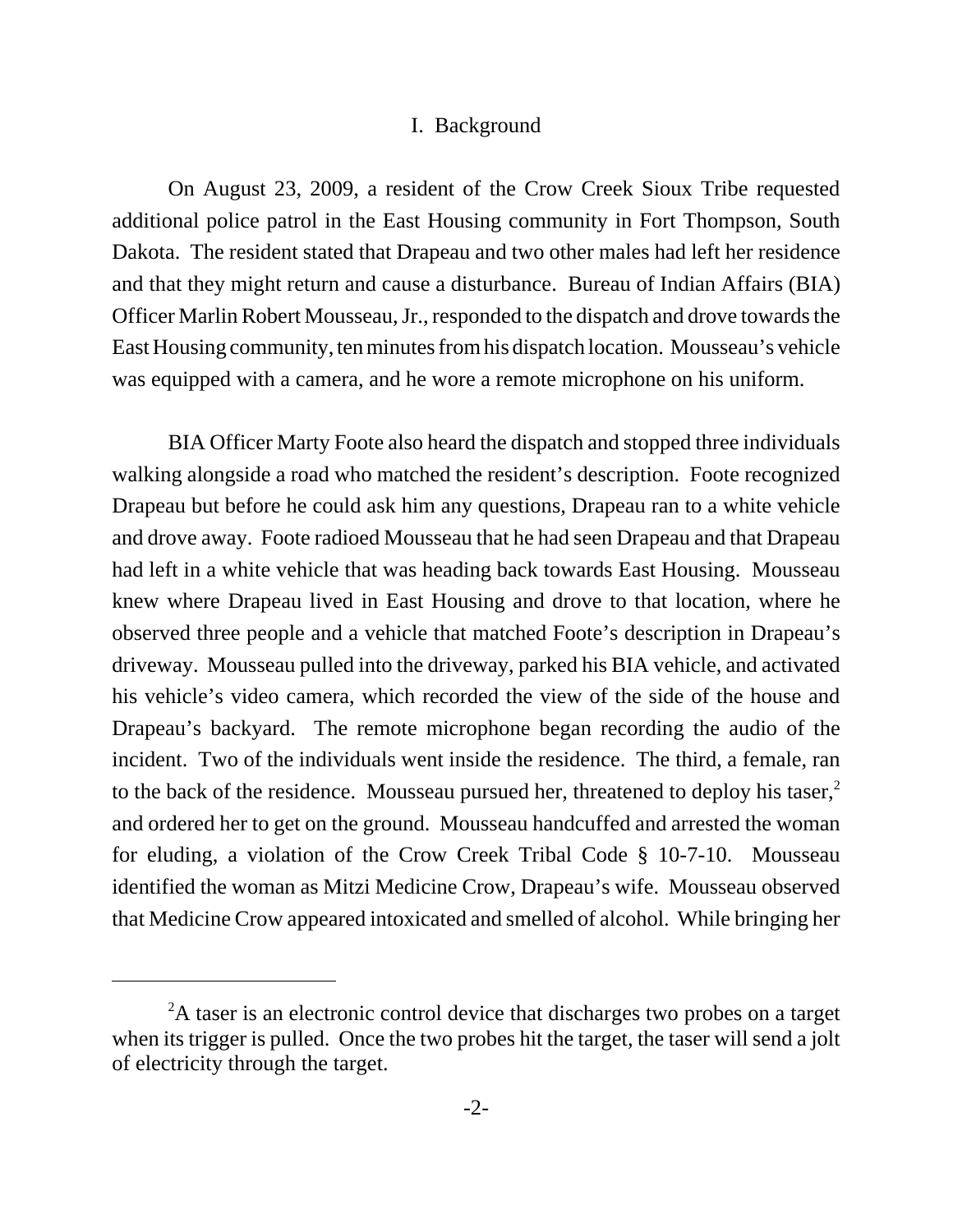to the BIA vehicle, Mousseau heard a child cry briefly inside the residence and asked Medicine Crow about it. She responded that her sister was watching her child.

Mousseau spent the next several minutes attempting to enter the residence by knocking on the front door and hiding in the bushes. He did not have a reason to arrest Drapeau, but wanted to speak with him and to check on the child. Mousseau noticed an open window next to the front door. Looking inside the window, he could see Drapeau's mother, Theresa Grassrope, holding the child with her hand over its mouth and whispering in its ear. Mousseau also saw an individual hidden in the curtains, whom he later identified as Drapeau. Because the curtain obstructed his view, Mousseau did not know if Drapeau was armed. Mousseau ordered Grassrope to open the front door and told Drapeau that if he did not move away from the curtain he would be tasered. In an effort to inveigle Grassrope and Drapeau into coming out of the residence, Mousseau told them that he had Medicine Crow in his car and that she had been arrested "for no reason." After Drapeau and Grassrope failed to come out or open the door, Mousseau threatened to arrest Grassrope for obstruction if she did not open the front door. She replied that she could not do so because it was not her home. Mousseau responded that if Grassrope did not open the door, he would crawl through the window and she would go to jail.

After Mousseau failed to gain entrance through the front door, he broke the screen off the front window. As Mousseau put his right arm through the window, Drapeau pressed the window downward against Mousseau's arm, injuring it. Using his left arm, Mousseau pushed the window up and released his right arm. He then deployed his taser into the home. Drapeau ceased pressing down on the window and ran towards the back of the home.

Mousseau ran around outside to the backyard, where he met Drapeau exiting through the back door. Mousseau arrested Drapeau, placed him in the BIA vehicle, and then entered through the back door to arrest Grassrope, who had locked herself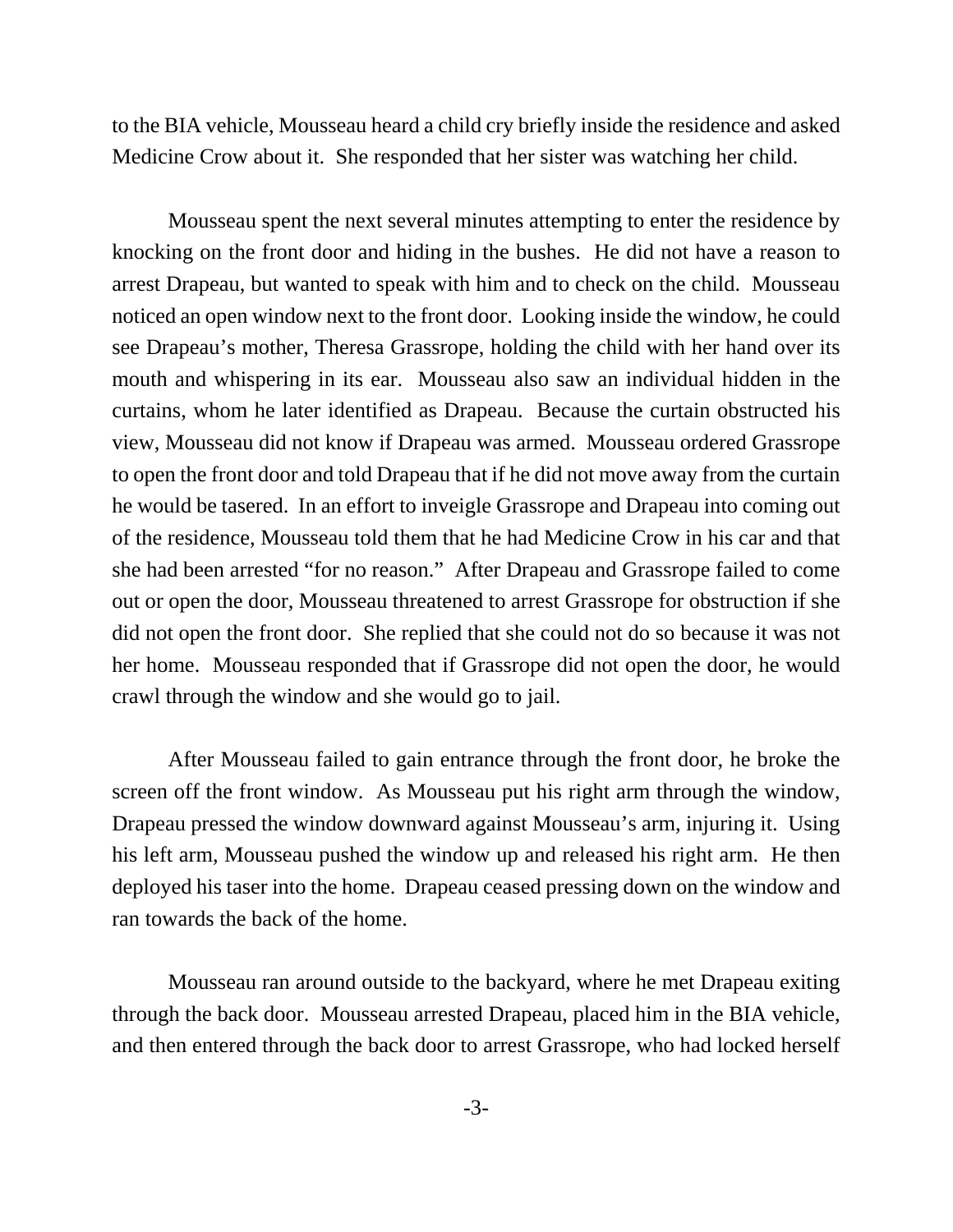and the child in a bathroom. Mousseau demanded she come out, stating "I'm gonna make true with my promise" and that "all [Grassrope] had to do [to avoid going to jail] was open the door." Grassrope came out and Mousseau arrested her as well. Mousseau then left the child with Medicine Crow's sister, Maria, who had been babysitting the child.

Drapeau was indicted for assaulting, resisting, or impeding a federal officer resulting in bodily injury, in violation of 18 U.S.C. § 111(a)(1) and (b). He pleaded not guilty and requested a jury trial. Drapeau sought to present evidence of Mousseau's character pursuant to Federal Rule of Evidence 404(a)(2) by filing a pretrial notice and during the pretrial conference. The evidence consisted of seven tribal resolutions and an unsigned memo to United States Senator John Thune. The first resolution was written by the Nebraska Winnebago Tribe in 2005, describing Mousseau's misconduct and requesting his permanent removal as a police officer from the Winnebago Law Enforcement Services Department. Thereafter, Mousseau transferred to the Crow Creek BIA duty station, whereupon the Crow Creek Sioux Tribal Council adopted the other six resolutions and memo in response to numerous complaints against Mousseau and requested his removal from the Crow Creek Sioux Indian Reservation. In the memo to Senator Thune, a Crow Creek Sioux Tribe civil rights group requested an internal investigation of Mousseau and the police department. During the pretrial conference, the district court preliminarily denied the 2005 Winnebago resolution based on relevancy and hearsay and the last two Crow Creek resolutions because they postdated the incident, and stated that the remaining four resolutions might become admissible if Drapeau testified that he was aware of them.

Drapeau sought to use the character evidence to prove his intent to defend himself and his family and to prove his state of mind. He asserted that the evidence would demonstrate Mousseau's reputation for violence, aggressiveness, and excessive use of his taser. Drapeau also sought to inquire of character witnesses as to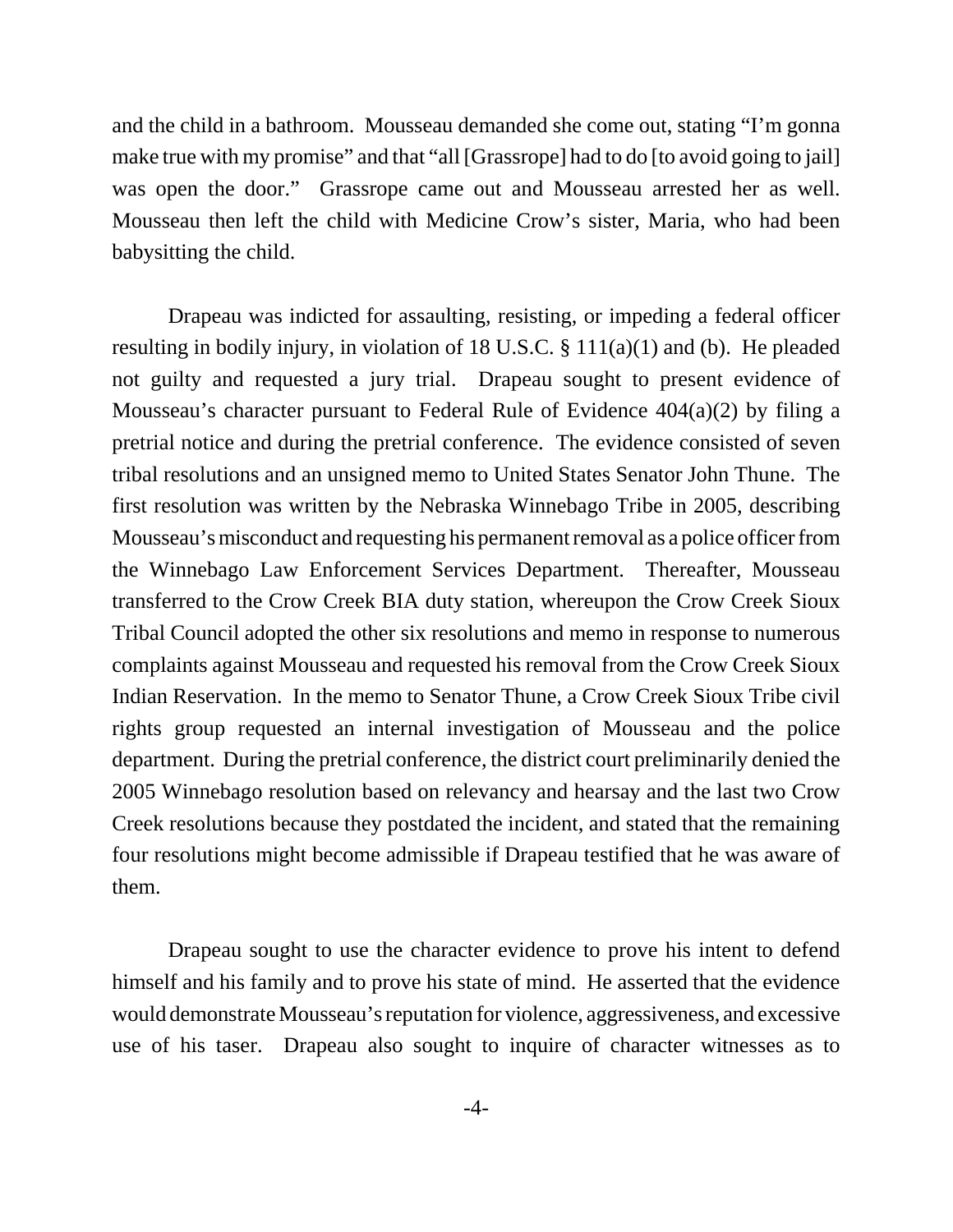Mousseau's reputation in the community. During the pretrial conference, the government objected to the evidence, arguing that the resolutions and reputation testimony were irrelevant to demonstrate Drapeau's state of mind unless he was aware of them before the incident. Drapeau responded that the offered evidence did not constitute Rule 404(b) evidence, but instead was admissible pursuant to Rule 404(a)(2). The district court preliminarily denied Drapeau's motion to present the tribal resolutions and reputation testimony evidence.

After the government presented its case, the district court held a hearing outside the presence of the jury. Drapeau moved for a judgment of acquittal on the grounds that Mousseau was not acting within his official capacity and that Drapeau was acting reasonably in self-defense. The district court denied his motion.

Following the denial of the motion, Drapeau made an offer of proof of the tribal resolutions and urged their admission as character evidence pursuant to Rule 404(a)(2). Drapeau also proffered four character witnesses who would have testified as to Mousseau's reputation for violence and unlawfulness. The district court excluded the proffered evidence and reiterated its view that the character evidence was inadmissible because Drapeau had not offered any evidence regarding his awareness of the resolutions or Mousseau's reputation. The district court also ruled that the 2005 Winnebago tribe resolution was inadmissible on the grounds of relevancy, hearsay, and remoteness in time from the events giving rise to the charges against Drapeau.

Following the proffers, Medicine Crow testified that before the incident she and Drapeau were aware of Mousseau's reputation for being "mean, short-tempered," and untruthful, including a willingness to make "up stories to cover his wrongs." She also testified that they were unaware of the tribal resolutions until after the incident. After her testimony, the district court renewed its exclusion of the resolutions and memo but reversed its preliminary denial of Drapeau's reputation witnesses, stating that Drapeau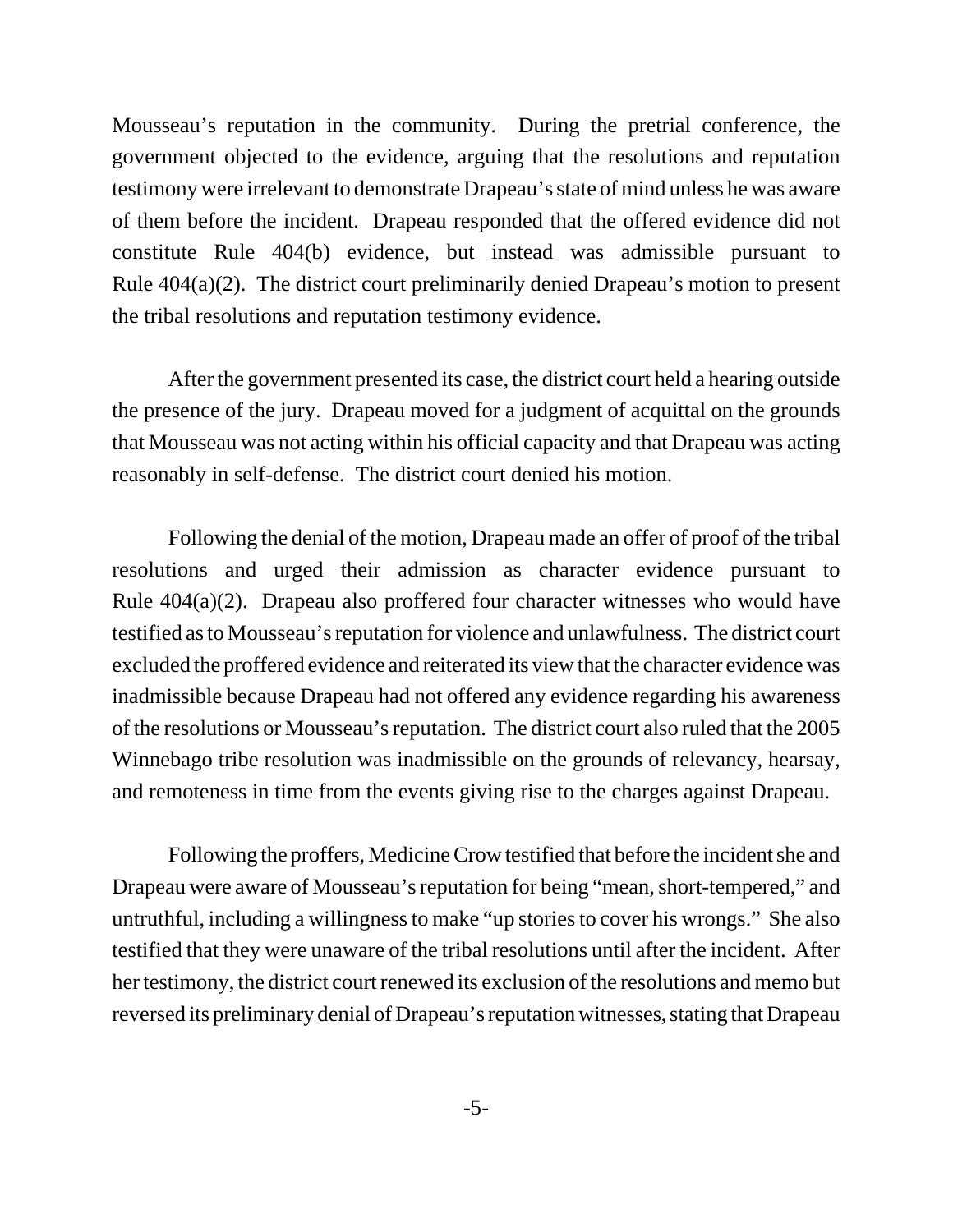could call whatever witnesses he wished. The district court then recalled the jury. Drapeau rested without presenting any evidence, and the jury found him guilty.

As indicated earlier, the district court sentenced Drapeau to twenty-seven months' imprisonment and three years of supervised release and announced the conditions of the supervised release. Two days after the sentence was imposed, the district court issued a written order containing the supervised release conditions.

#### II. Discussion

#### A. Judgment of Acquittal

Drapeau argues that the district court erred in denying his motion for a judgment of acquittal. He asserts that the evidence was insufficient to prove that Mousseau was performing his official duties at the time of the alleged assault and that Drapeau was not acting in self-defense.<sup>3</sup> He asserts that he had a right to close and secure the window in an effort to defend against an unlawful, forcible, and warrantless entry into his home. We review *de novo* a district court's denial of a motion for a judgment of acquittal. See United States v. Dinwiddie, 618 F.3d 821, 832 (8th Cir. 2010) (citing United States v. Hodge, 594 F.3d 614, 617 (8th Cir. 2010)). "We will affirm if the record, viewed most favorably to the government, contains substantial evidence that supports the jury's verdict." Id. "Substantial evidence is evidence sufficient to prove all the elements of the offense beyond a reasonable doubt." Id.

The government was required to prove that: (1) Drapeau forcibly assaulted, resisted, opposed, impeded, intimidated, or interfered a federal officer employed as

<sup>&</sup>lt;sup>3</sup>Drapeau also argues that Mousseau was unauthorized to enforce tribal law because of the 2006 tribal resolution that requested Mousseau's removal from the Crow Creek Sioux Reservation. Because Drapeau failed to challenge Mousseau's status as a federal officer during the trial, we consider this issue waived on appeal.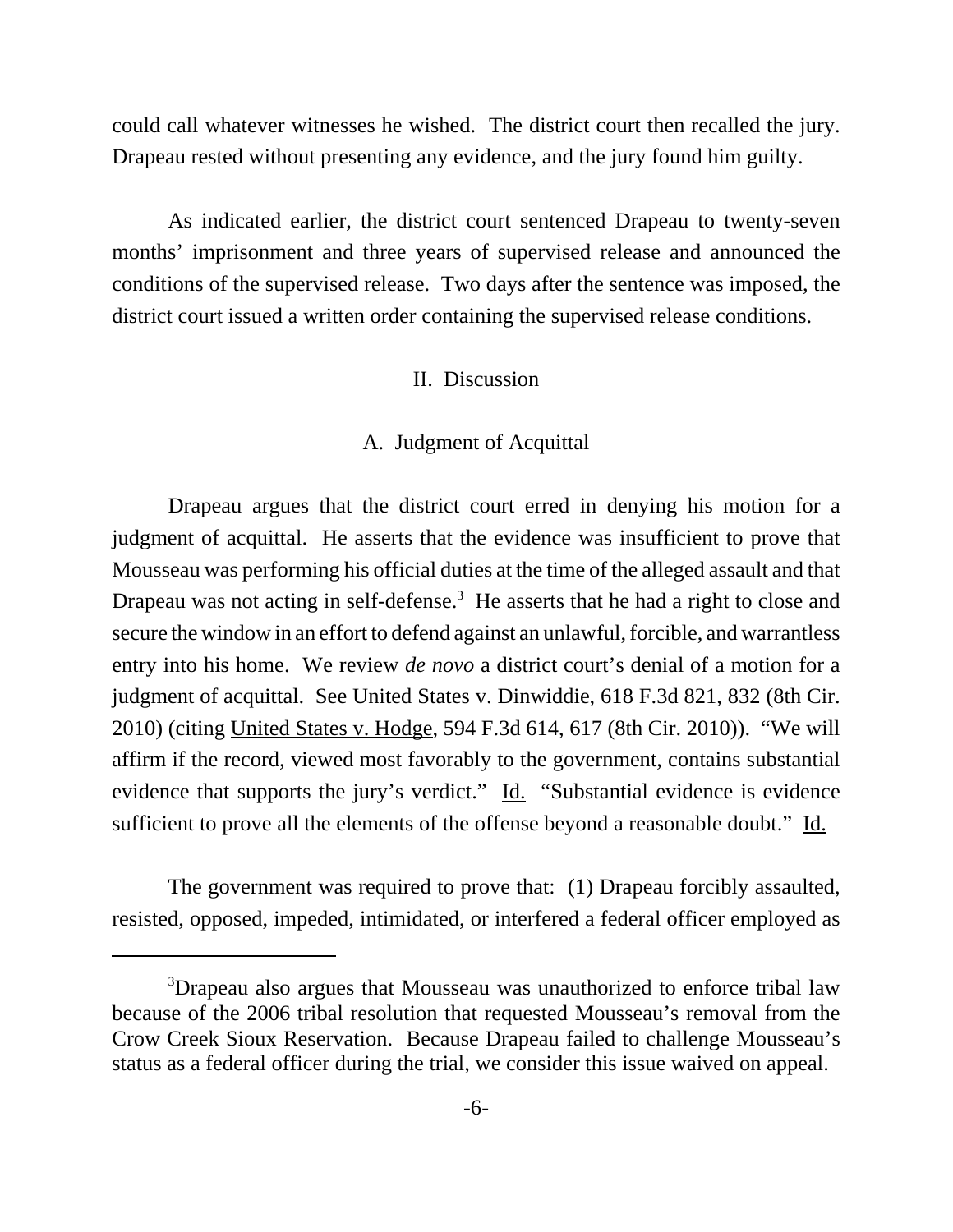a police officer by the Bureau of Indian Affairs; (2) the alleged offense was committed voluntarily and intentionally; (3) the alleged offense resulted in bodily injury to Mousseau; (4) at the time of the alleged offense, the officer was doing what he was employed by the federal government to do and not deviating from the employer's business for personal reasons; and (5) that Drapeau was not acting in self-defense. Drapeau does not challenge the sufficiency of the evidence with respect to the first three elements.

#### 1. Performance of Official Duties

Drapeau contends that Mousseau acted illegally and that the assault therefore could not have occurred while Mousseau was engaged in the performance of his official duties. See 18 U.S.C. § 111. "Engaged in performance of official duties is simply acting within the scope of what the agent is employed to do." United States v. Street, 66 F.3d 969, 978 (8th Cir. 1995) (citation and internal quotation marks omitted). "The scope of what the agent is employed to do is not defined by whether the officer is abiding by laws and regulations in effect at the time of the incident, nor is the touchstone whether the officer is performing a function covered by his job description." Id. (citation and internal quotation marks omitted). Thus, the test is whether the officer is acting within the scope of his employment, that is, whether the officer's actions fall within his agency's overall mission, in contrast to engaging in a personal frolic of his own. Id.

Whether Mousseau was a federal officer within the meaning of § 111 was a question of law for the court. See United States v. Oakie, 12 F.3d 1436, 1440 (8th Cir. 1993). Whether Mousseau was acting as a federal officer and whether he was performing federal "investigative, inspection, or law enforcement functions" at the time of the assault or acting outside the scope of his employment, were fact questions for the jury. <u>Id.</u> (citations omitted); <u>see United States v. Lopez</u>, 710 F.2d 1071, 1074 (D.C. Cir. 1997). Compare United States v. Clemons, 32 F.3d 1504, 1507-08 (11th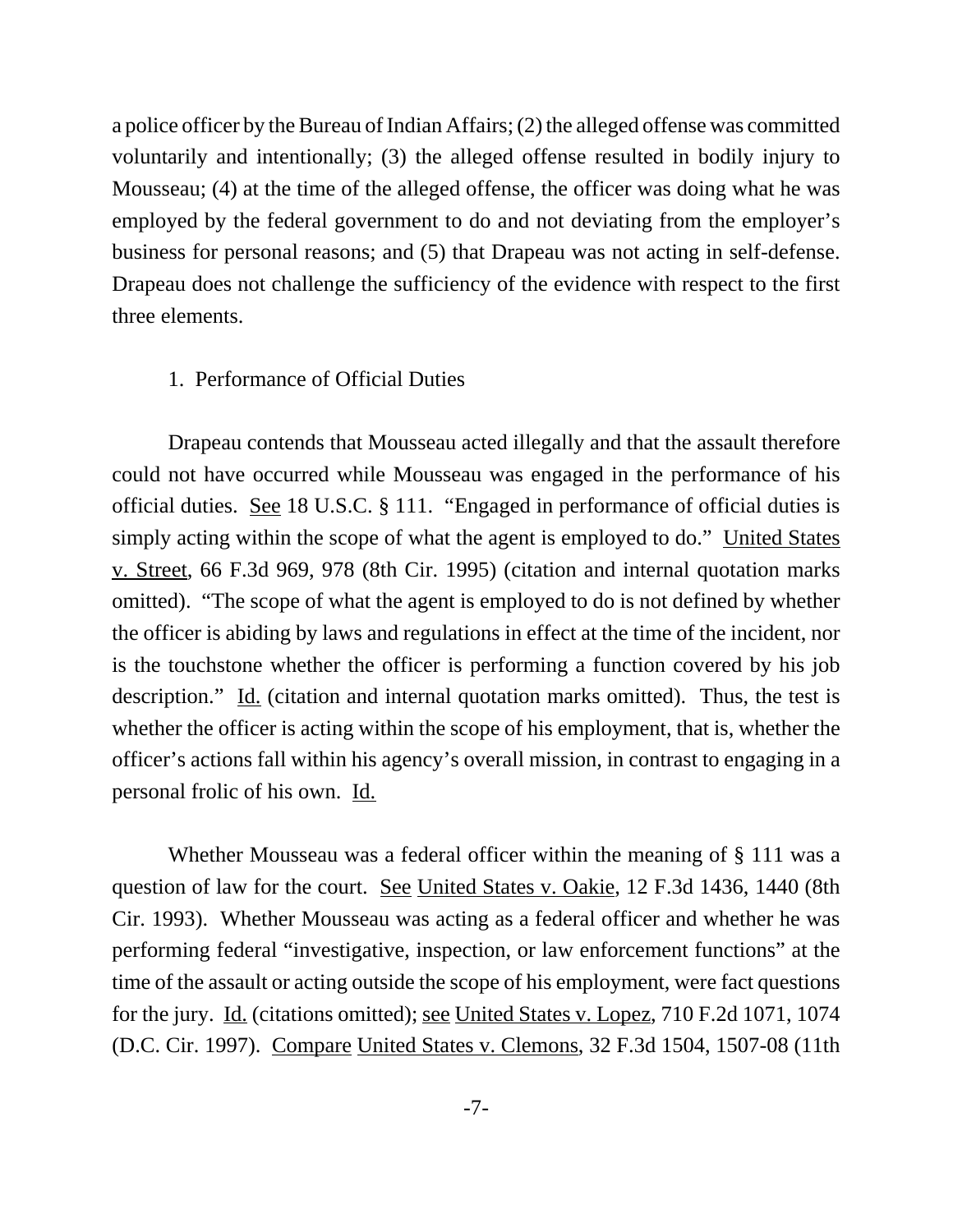Cir. 1994) (listing examples of officers found to be acting within the scope of their employment, including FBI agent assaulted while walking to report for work, DEA agent assaulted after being on-duty and still on-call in government-owned vehicle, IRS agent assaulted during course of repossessing vehicle, off-duty agent shot while attempting to stop robbery), with United States v. Marquez, 858 F. Supp. 8, 10 (D.P.R. 1994) (holding FBI agent assaulted after visiting automated teller machine was not engaged in performance of his official duties because he was not coming to or returning from work, not in uniform, not using a government-owned vehicle, and did not indicate that he was performing his official duties). The courts have adopted an interpretation of the phrase "engaged in the performance of official duties" that is "broad enough to fulfill Congress's goals of protecting federal officers and facilitating the accomplishment of federal functions." Street, 66 F.3d at 978 (quoting United States v. Green, 927 F.2d 1005, 1007 (7th Cir. 1991)).

There was substantial evidence that Mousseau was engaged in the performance of his official duties. The government presented evidence that Mousseau had been a BIA officer since 2002 and was on duty as a BIA officer August 23, 2008. In the early morning hours of August 23, 2008, Mousseau was dispatched to address an incident involving Drapeau, who had shortly before run away from an officer and was headed towards his home. Mousseau testified that at the time of the incident he had concerns for a child's welfare and his own safety because of the individual hidden behind a curtain. Thus, the evidence was sufficient to support the jury's finding that Mousseau was engaged in the performance of his duties as a federal officer at the time of the assault and not in a personal frolic.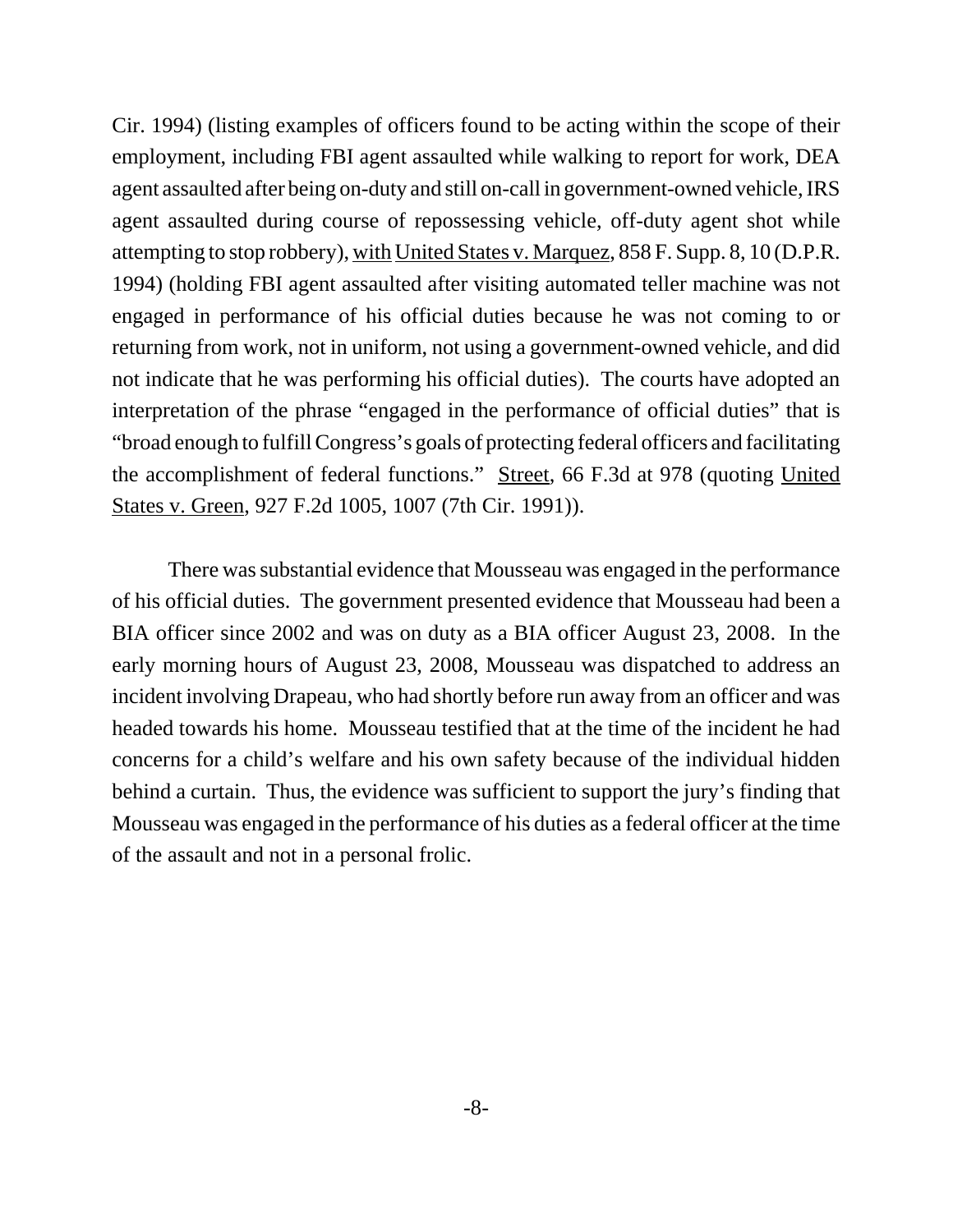#### 2. Self-Defense

Drapeau asserts that the government failed to prove that he was not acting in self-defense. He contends that the Fourth Amendment protects individuals from unreasonable governmental intrusion into their homes and that his pushing downwards on the window was thus justified. Drapeau asserts that Mousseau acted outside the scope of his official duties by attempting to unlawfully enter the home through the window and threatening to deploy the taser.

An individual is not justified in using force for the purpose of resisting arrest or other performance of duty by a law enforcement officer within the scope of his official duties. See United States v. Schmidt, 403 F.3d 1009, 1016 (8th Cir. 2005) (citing United States v. Dawdy, 46 F.3d 1427, 1430-31 (8th Cir. 1995)) ("In our circuit, resistance to an illegal arrest can furnish grounds for a second, legitimate arrest."). But an individual may be justified in using force to resist excessive force used by a law enforcement officer. See, e.g., United States v. Taken Alive, 262 F.3d 711, 714 (8th Cir. 2001). Because there was substantial evidence to support the jury's determination that Mousseau was acting within the scope of his official duties, the issue becomes whether Mousseau used excessive force when attempting to enter Drapeau's home such that Drapeau was justified in pushing down on the window.

Excessive force is force that was unreasonable or unnecessary under the circumstances, *i.e.*, greater than the amount of force that was objectively reasonable. See Shannon v. Koehler, 616 F.3d 855, 862 (8th Cir. 2010). "The reasonableness of a particular use of force depends on the circumstances of each case, including 'the severity of the crime at issue, whether the suspect poses an immediate threat to the safety of the officer or others, and whether he is actively resisting arrest or attempting to evade arrest by flight.'" Id. (quoting Wertish v. Krueger, 433 F.3d 1062, 1066 (8th Cir. 2006)).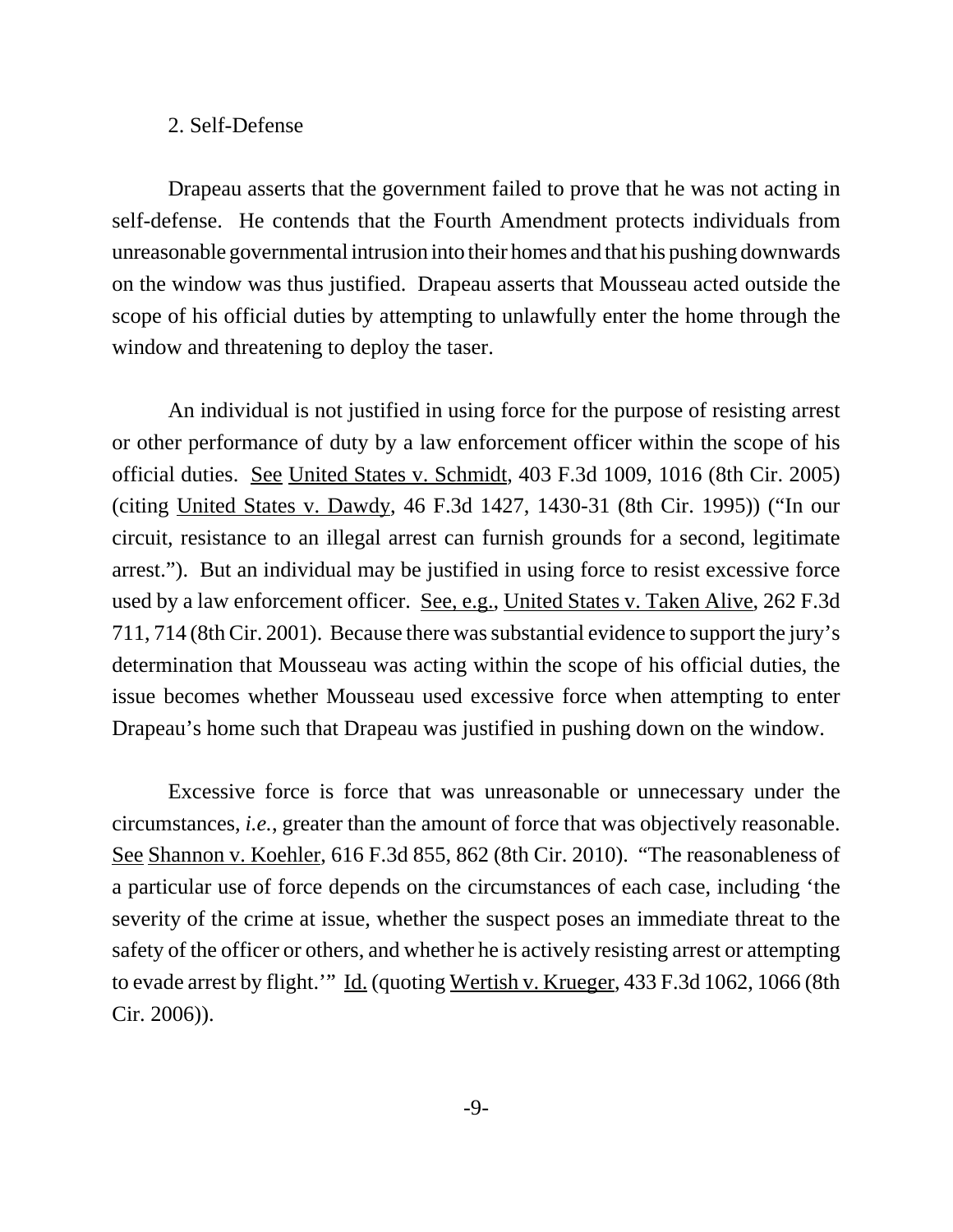There was substantial evidence that Mousseau did not use excessive force. Drapeau had fled from an officer earlier that night before the officer was able to question him. Although Mousseau testified that there were no exigent circumstances requiring his immediate admission into the home, he also testified that he had concerns about the welfare of a child and his personal safety. Mousseau had attempted to gain access to the home for several minutes by knocking on the door, concealing himself in the yard, and speaking through the open window. The jury heard the audio recording, which revealed that Mousseau threatened to deploy his taser into the home if he was not admitted. A reasonable jury could conclude that Mousseau did not use excessive force in performing his official duties and that Drapeau did not act in self-defense when he closed the window on Mousseau's arm. Accordingly, the district court did not err in denying the motion for a judgment of acquittal.

#### B. Character Evidence

Drapeau contends that the district court improperly excluded the proposed evidence of Mousseau's reputation for aggression and unlawfulness. "We review the evidentiary rulings of a district court only for abuses of discretion, and will reverse only when an improper evidentiary ruling affects the substantial rights of the defendant or when we believe that the error has had more than a slight influence on the verdict." United States v. Gregg, 451 F.3d 930, 933 (8th Cir. 2006) (citations omitted). "Evidence of a person's character or a trait of character is not admissible for the purpose of proving action in conformity therewith on a particular occasion," except in criminal cases when it is "evidence of a pertinent trait of character of the alleged victim of the crime offered by an accused." Fed. R. Evid.  $404(a)(2)$ . "When a defendant raises a self-defense claim, reputation evidence of the victim's violent character is relevant to show the victim as the proposed aggressor." See Taken Alive, 262 F.3d at 714. "In all cases in which evidence of character or a trait of character of a person is admissible, proof may be made by testimony as to reputation or by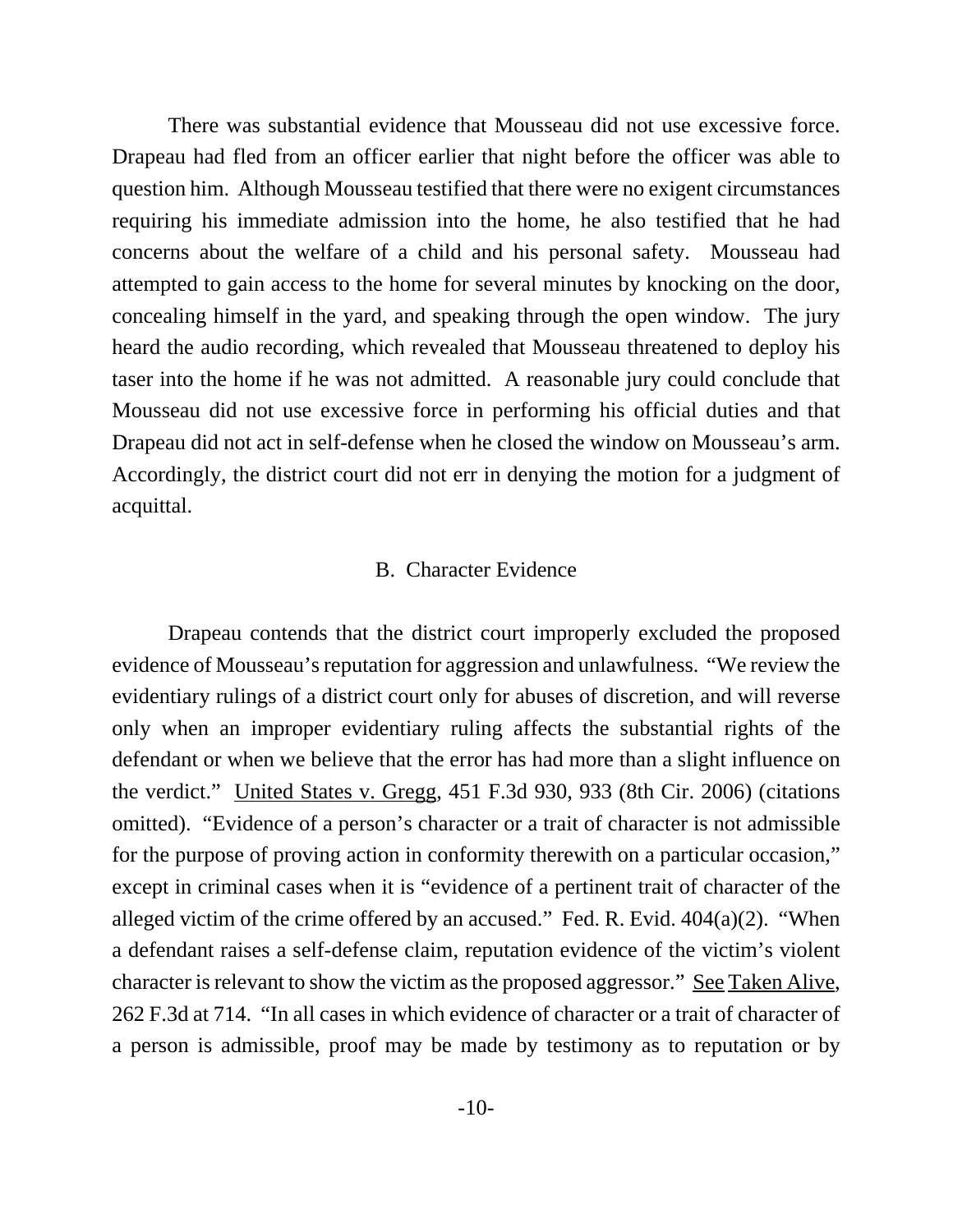testimony in the form of an opinion." Fed. R. Evid. 405(a); see Gregg, 451 F.3d at 934.

Drapeau now asserts on appeal that he offered the tribal resolutions and memo to demonstrate that Mousseau was the first aggressor. In Drapeau's pretrial notice of intent to present evidence and during the pretrial conference, he cited Rule 404(a)(2) but stated that he was offering the tribal resolutions and memo for the purpose of proving his state of mind, which is not one of the purposes encompassed within Rule 404(a)(2). See United States v. Keiser, 57 F.3d 847, 854 (9th Cir. 1995). Assuming for the purposes of argument that Drapeau in fact presented the tribal resolutions and memo for the purpose of showing Mousseau was the first aggressor, his failure to present evidence of his prior awareness would not have been grounds for excluding that evidence. See id. at 854 ("Thus, whether the defendant knew of the victim's character at the time of the crime has no bearing on whether victim character evidence should come in under [Rule] 404(a)(2)."). The evidence would still have been inadmissible under Rules  $404(a)(2)$  and  $405(a)$ , however, because it was not in the proper form of witness testimony. Accordingly, any error in requiring evidence of Drapeau's pre-incident knowledge would not have affected Drapeau's substantial rights because the tribal resolutions and memo would have been excludable pursuant to Rule 405(a).

In light of Drapeau's stated purpose, it was understandable why the district court was under the impression that Drapeau was actually seeking to present the evidence pursuant to Rule  $404(b)^4$ , not Rule  $404(a)(2)$  as he had recited. The fact that

<sup>&</sup>lt;sup>4</sup>Rule 404(b) provides:

Evidence of other crimes, wrongs, or acts is not admissible to prove the character of a person in order to show action in conformity therewith. It may, however, be admissible for other purposes, such as proof of motive, opportunity, intent, preparation, plan, knowledge, identity, absence of mistake or accident . . . .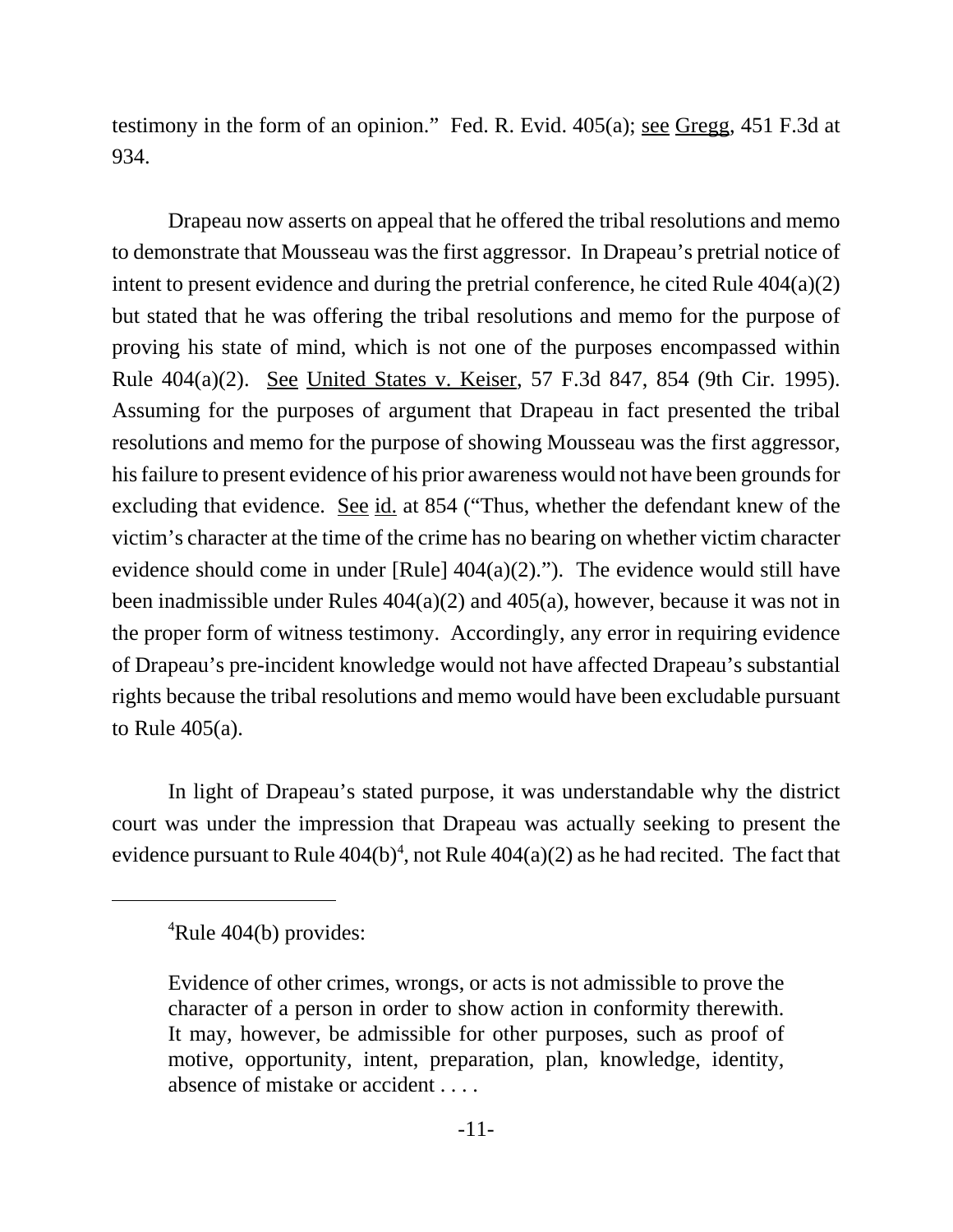the tribal resolutions and memo were not in the form of witness testimony would not have prevented Drapeau from offering the evidence under Rule 404(b). See Fed. R. Evid. 405(b) ("In cases in which character or a trait of character of a person is an essential element of a charge, claim, or defense, proof may also be made of specific instances of that person's character."). But, as the district court stated, Drapeau would have been required to present evidence that he had pre-incident knowledge of the evidence. See Gregg, 451 F.3d at 935; United States v. Bordeaux, 570 F.3d 1041, 1049 (8th Cir. 2009) ("[E]vidence of prior bad acts of the victim are admissible under Rule 404(b) to establish the defendant's state of mind and the reasonableness of the defendant's use of force." (citing Gregg, 451 F.3d at 935)); United States v. Scout, 112 F.3d 955, 962 n.7 (8th Cir. 1997) ("[The defendant] testified that he did not know the identity of the police officers pursuing him. Because [the officer's] alleged reputation for violence could therefore not have affected [the defendant's] state of mind when assaulting [the officer], [the officer's] reputation—and how it was derived—was irrelevant."). During the pretrial conference, Drapeau's counsel told the district court that Drapeau had pre-incident knowledge of Mousseau's reputation and the tribal resolutions. However, during the hearing outside the presence of the jury, Medicine Crow testified that Drapeau had not known of the resolutions before the incident. Drapeau failed to present any evidence to the contrary, and he does not pursue this theory on appeal. Accordingly, we need not further address whether the district court erred in excluding the tribal resolutions and memo under Rule 404(b).

### C. Supervised Release Conditions

Drapeau contends that the additional supervised release conditions imposed by the district court violated the Double Jeopardy Clause. U.S. Const. amend. V. "We review the district court's imposition of the terms and conditions of supervised release for an abuse of discretion." United States v. Durham, 618 F.3d 921, 933 (8th Cir. 2010). An oral pronouncement of a sentence "prevails over a contrary judgment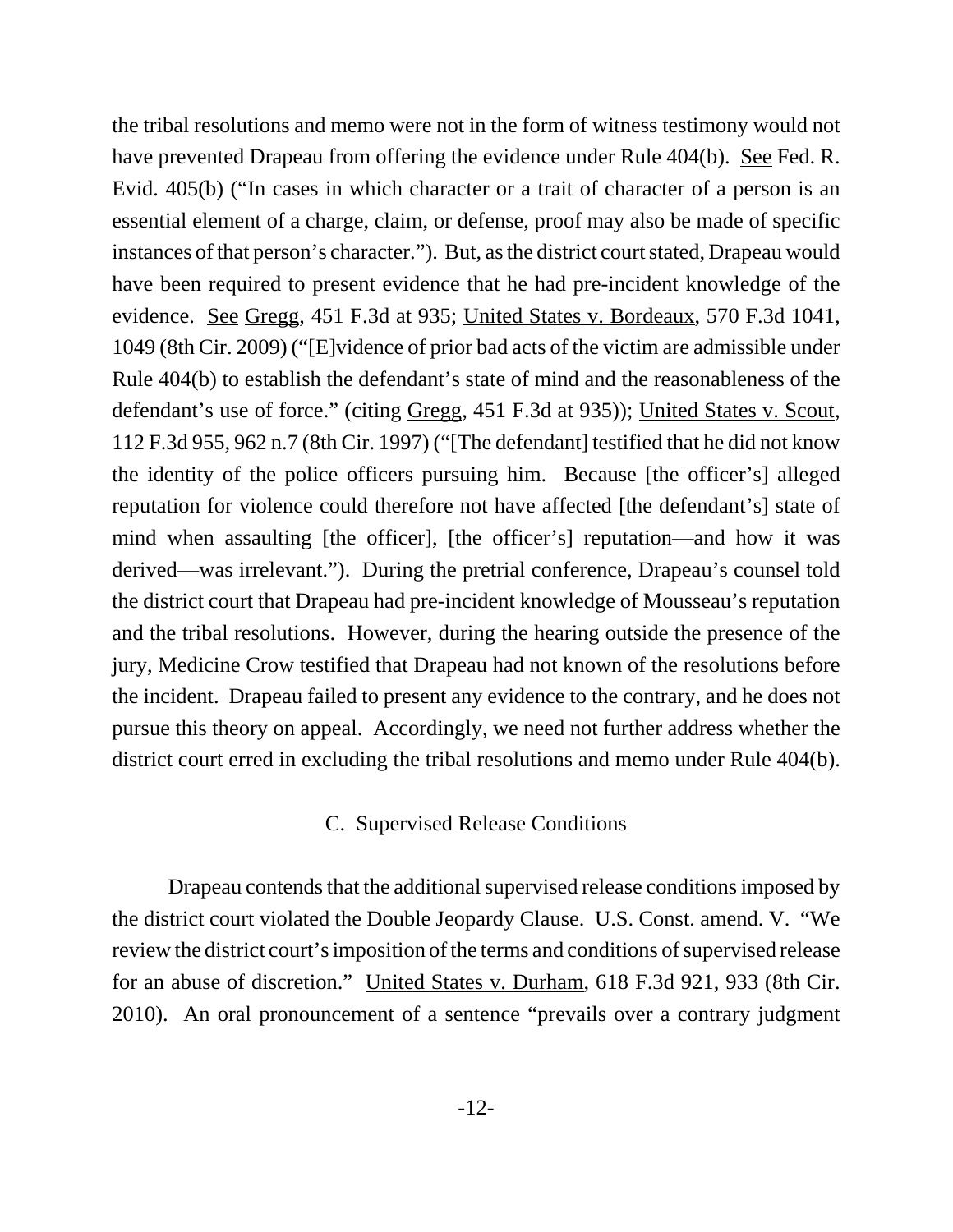which may be entered." United States v. Raftis, 427 F.2d 1145, 1146 (8th Cir. 1970) (citations omitted).

Drapeau contends that the district court improperly added two new mandatory conditions and thirteen new discretionary conditions to his supervised release terms. Drapeau contends that the district court failed to state at the sentencing hearing that he would be subject to the mandatory condition requiring his cooperation in the collection of his DNA. This is incorrect. At the sentencing hearing the district court specifically stated "The defendant shall cooperate in the collection of DNA, pursuant to 18 United States Code §§ 3563(a)(9) and 3583(d)." Drapeau's argument on this condition thus fails.

Drapeau argues that the district court also erred in adding to the written judgment the statutory condition that he "shall submit to one drug test within fifteen days of release from imprisonment and at least two periodic drug tests thereafter, as directed by the court [pursuant to 18 U.S.C. §§ 3563(a)(5) and 3583(d) and U.S. Sentencing Guidelines § 5D1.3(a)(4)]." In United States v. Vega-Ortiz, 425 F.3d 20, 22 (1st Cir. 2005), the defendant appealed the imposition of the same drug testing requirement after the district court had failed to notify the defendant during the sentencing hearing that he was subject to the condition. The district court had only told the defendant that the standard conditions of the U.S. Sentencing Guidelines applied. Id. at 23. The Court of Appeals for the First Circuit reasoned that the defendant was on constructive notice that the mandatory condition of 18 U.S.C. § 3583(d) and U.S. Sentencing Guidelines § 5D1.3(a)(4) would apply even if the district court had not explicitly stated this condition at the sentencing hearing. <u>Id.; see</u> United States v. Sepúlveda-Contreras, 466 F.3d 166, 169 (1st Cir. 2006) ("Defendants are deemed to be on constructive notice for mandatory and standard conditions announced for the first time in a written judgment, and therefore have no right-to-be-present claim with respect to any such condition." (citations omitted)). Similarly, the district court in this case ordered Drapeau to comply with the standard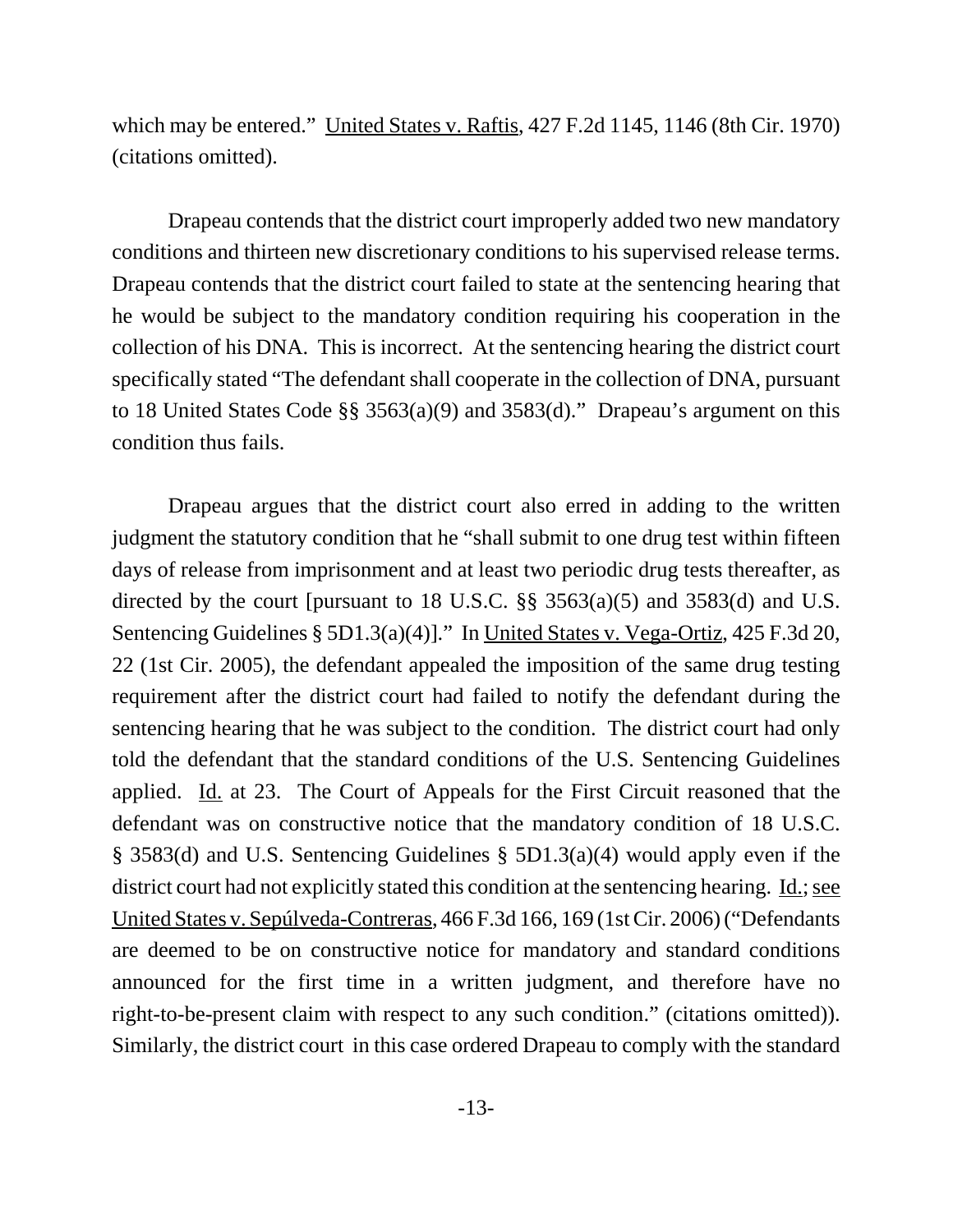conditions that it had adopted, thus he was on constructive notice of the mandatory statutory condition. See United States v. Napier, 463 F.3d 1040, 1043 (9th Cir. 2006) ("For that reason, imposition of these mandatory and standard conditions is deemed to be implicit in an oral sentence imposing supervised release. When those standard conditions are later set forth in a written judgment, the defendant has no reason to complain that he was not present at this part of his sentencing because his oral sentence necessarily included the standard conditions." (citation omitted)); United States v. Truscello, 168 F.3d 61, 63-64 (2d Cir. 1999) ("Our view is buttressed by the fact that we previously have concluded that, at oral sentencing, even the most general allusion to the 'standard conditions' of supervised release is a sufficient basis on which to predicate the imposition of each of the conditions normally regarded as standard." (citation omitted)). Drapeau also had notice of the drug testing because of the district court's other stated conditions.

At the sentencing hearing, the district court attempted to order Drapeau to submit to drug testing as noted in the written judgment, however, it apparently inadvertently said that the testing was required within fifteen days of the date of "sentencing," not "release from imprisonment." The record is clear that the district court attempted to recite the mandatory, standard, and special conditions of supervised release as outlined in U.S. Sentencing Guidelines § 5D1.3. Section 5D1.3(a)(4) and 18 U.S.C. §§ 3563(a)(5) and 3583(d) require that a district court judge articulate why it would choose to suspend the drug testing requirement. The district court did not articulate why the drug testing requirement would be suspended, but mistakenly replaced the phrase "release from imprisonment" with the word "sentencing."

Drapeau's responsibility to submit to drug testing was also required by one of his special conditions that was recited during sentencing. It provided that "The defendant shall submit a sample of his blood, breath, or urine at the discretion and upon the request of the probation officer." We conclude that the written mandatory drug testing condition is consistent with the oral pronouncement. The district court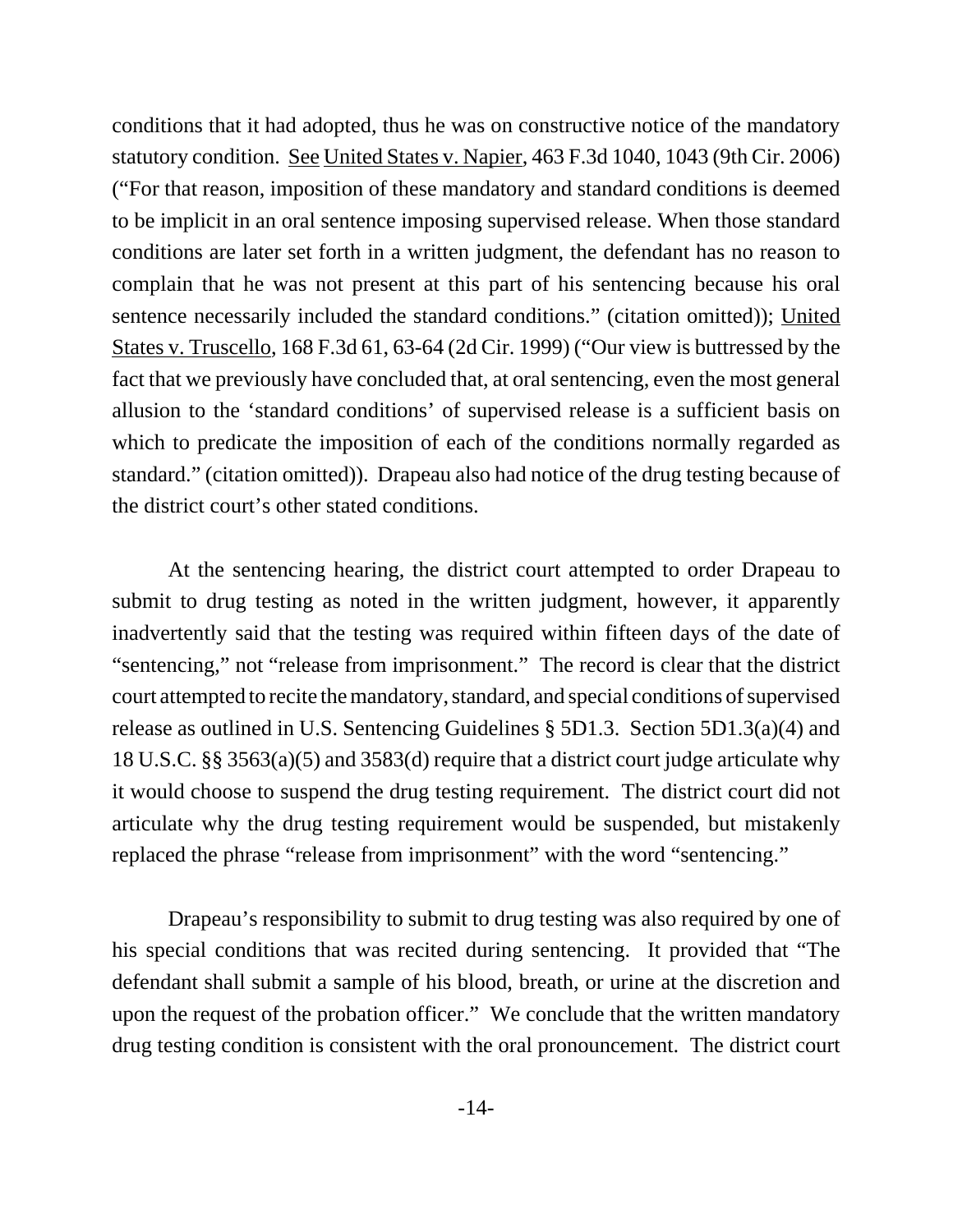did not abuse its discretion by including the mandatory condition in the written judgment.

Finally, Drapeau contends that the district court erred in adding thirteen discretionary conditions to his supervised release. Drapeau failed to object during sentencing to the district court's requirement that Drapeau "shall comply with the standard conditions that have been adopted by this court." Thus, we review only for plain error. See United States v. Simons, 614 F.3d 475, 478 (8th Cir. 2010). "Plain error occurs if the district court deviates from a legal rule, the error is clear under current law, and the error affects the defendant's substantial rights." Id. at 479 (quoting United States v. Crose, 284 F.3d 911, 912 (8th Cir. 2002)). The error must also "seriously affect the fairness, integrity or public reputation of judicial proceedings." Id. (citations omitted). As stated above, a number of circuits have held that a district court may refer generally to the standard conditions of the U.S. Sentencing Guidelines in § 5D1.3 and is not required to manually recite each mandatory and standard condition of supervised release. See, e.g., United States v. Little Bear, No. 10-1782, 2011 WL 668115, at \*2 (8th Cir. Feb. 25, 2011) (unpublished); Napier, 463 F.3d at 1043; Vega-Ortiz, 425 F.3d at 22; United States v. Vega, 332 F.3d 849, 853 n.8 (5th Cir. 2003) ("Although we require special conditions like drug treatment to be included in the oral pronouncement of sentence, 'explicit reference to each and every standard condition of supervision is not essential to the defendant's right to be present at sentencing.' This difference in law reflects the distinction between the general applicability of the standard (and mandatory) conditions and the discretionary applicability of the special ones." (citations omitted)); Truscello, 168 F.3d at 63-64.

The district court stated that the court's standard conditions applied to Drapeau. In the written judgment, it enumerated the 18 U.S.C.  $\S$  3563(c)(1)-(13) standard conditions. The district court followed the U.S. Sentencing Guidelines by imposing the standard conditions because they are "recommended for supervised release." As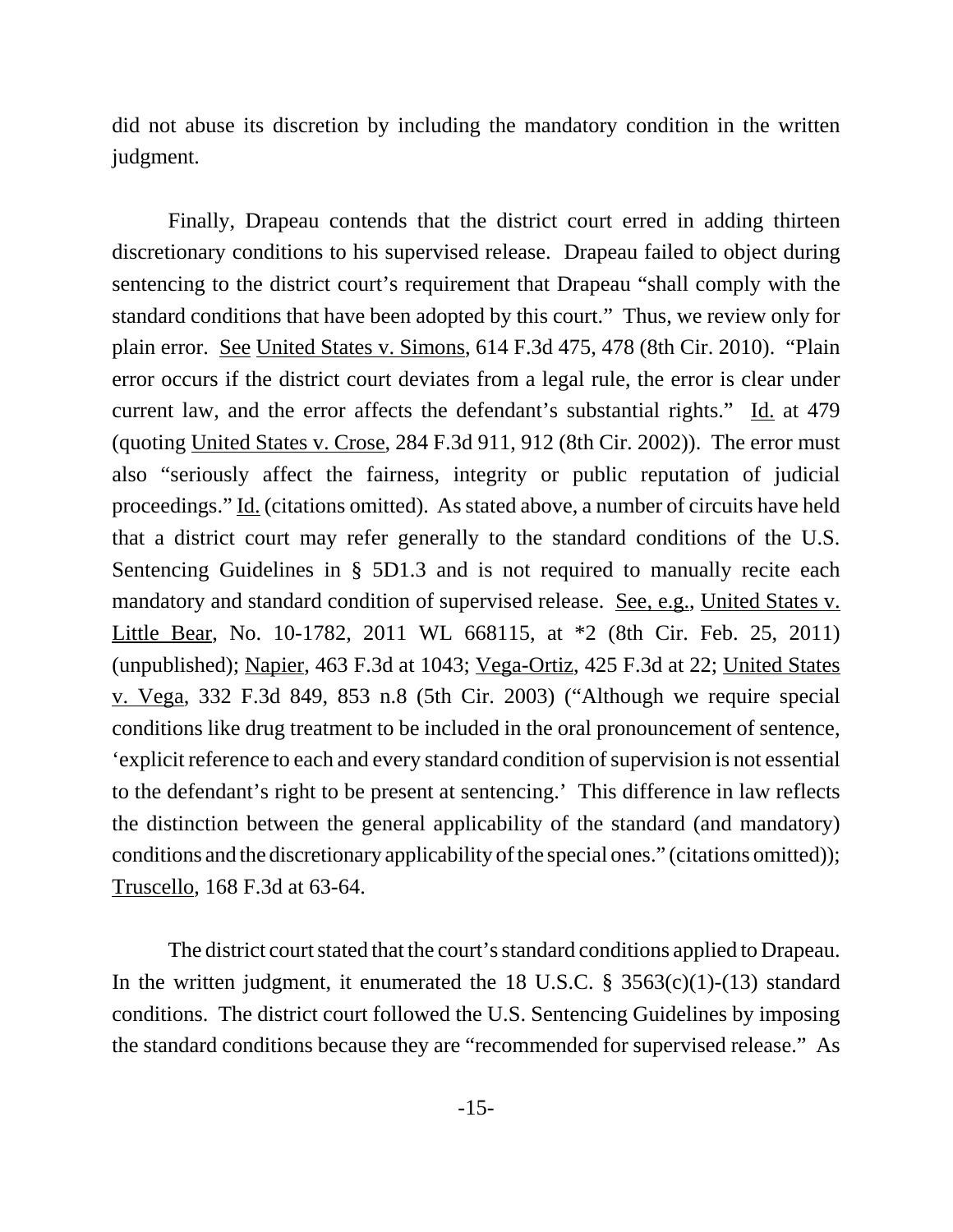stated above, mechanical reference by the district court judge to each standard condition is not required. Drapeau was aware that the district court had stated that the standard conditions would apply and thus had the opportunity to ask the district court to specify which § 3563(c) standard conditions would be applied. He failed to do so. We conclude that there was no plain error and that the district court followed the § 3563(c) recommended standard conditions.

## III. Conclusion

Accordingly, we affirm Drapeau's conviction and his sentence.<sup>5</sup>

BRIGHT, concurring in part and dissenting in part.

I agree with the majority that sufficient evidence supports the convictions and that the district court did not err in imposing supervised release conditions. I also agree that the district court did not err in excluding from evidence the tribal resolutions and memorandum to Senator John Thune. But I disagree that the district court did not err in excluding evidence of Officer Mousseau's reputation.

The government claims that Drapeau could have introduced other witnesses who would "testify regarding their knowledge of Officer Mousseau's reputation in the community for aggression or violence." Indeed, Drapeau attempted to call such witnesses, but the district court refused to allow these witnesses to testify. The record reflects that he attempted to do so not once, but twice.

Before trial, Drapeau moved in limine to admit the tribal resolutions and memorandum to Senator Thune. During the pre-trial discussion of this motion, the government asserted that only Drapeau should be permitted to testify about Officer

<sup>&</sup>lt;sup>5</sup>Appellee's motion to expand the record is denied.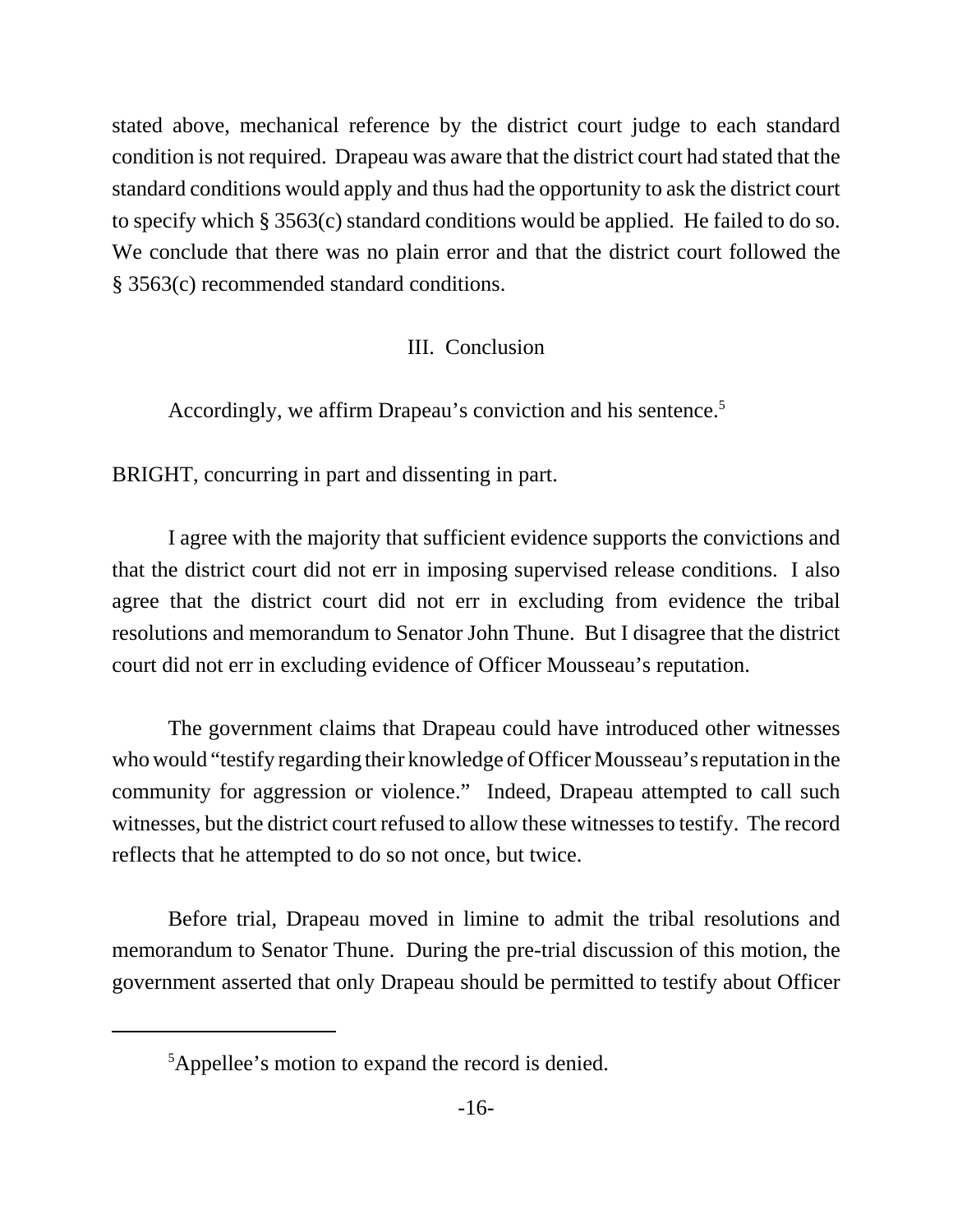Mousseau's reputation. The government stated that it "[did] not believe that anybody else can take the stand and say that [Officer Mousseau] had a reputation in the community for having a violent nature." Trial Tr. 14. Drapeau responded that he "had the chairman of the Winnebago Tribe, John Black Hawk, ready to come up here and testify as to the problems that they had with him there, in general, his character traits which led him to . . . be forced out of that community." Trial Tr. 16-17. The district court stated that it would view "the information from others about Officer Mousseau . . . very skeptically." Trial Tr. 18.

Drapeau then asked the district court to clarify its ruling on whether witnesses could testify as to Officer Mousseau's reputation. Drapeau stated,

I do have a question regarding the character of the -- the alleged victim in this case with respect to the witnesses that take the stand . . . in terms of what was – "Please describe for me his reputation in the community as an officer, pertaining to the way that he conducted business." I think that's admissible, and I would ask for a ruling on that particular issue.

Trial Tr. 21. The government responded:

As it relates to these other witnesses, I don't care if they are my witnesses or the defense witnesses; their knowledge of [Officer Mousseau's] reputation in the community is irrelevant. The only person whose knowledge is relevant is the defendant's.

And I cite to [*United States v. Bordeaux*, 570 F.3d 1041 (8th Cir. 2009)] . . . . That case specifically indicates that the only person's knowledge -- you know, he -- he can't claim a reputation gave him a right to defend himself if he wasn't aware of that reputation."

Trial. Tr. 22. The district court then ruled,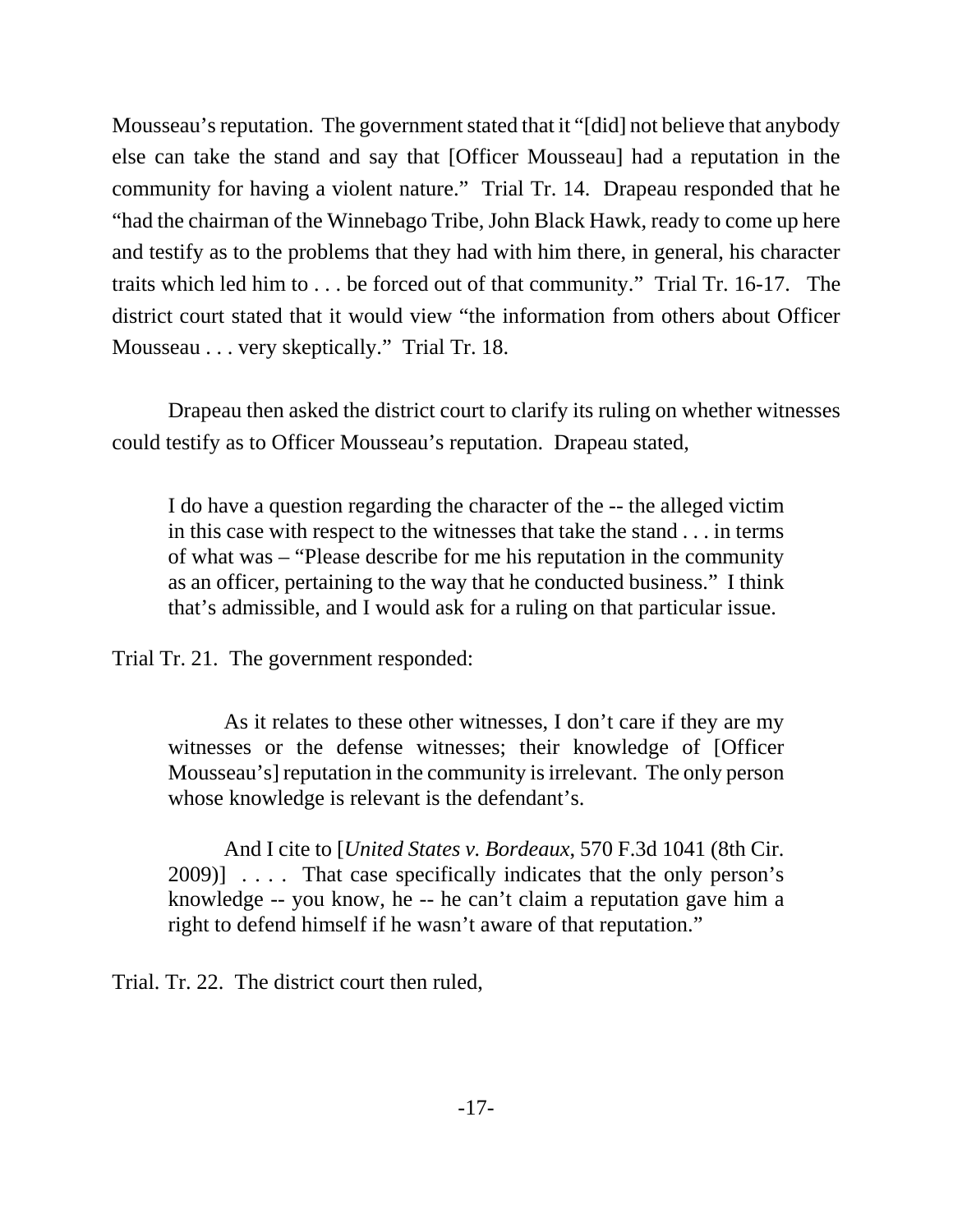Right. The <u>Bordeaux</u> case is instructive. And, [prosecutor], the Court agrees with you: As to the reputation of Officer Mousseau for anything other than truthfulness in his community, his reputation as a police officer, the only -- given that self-defense appears to be the defense, the only person who -- whose knowledge is pertinent on that subject and on Officer Mousseau and his reputation is Mr. Drapeau's. So no other witness is going to be giving that sort of testimony.

Trial Tr. 22-23.

After the government finished its case-in-chief, Drapeau again attempted to have other witnesses testify as to Officer Mousseau's reputation. Drapeau subpoenaed a number of people who would testify about Officer Mousseau's character traits, including brutality, violence, and harassment. Trial Tr. 117. The government responded to Drapeau's argument, "[U]nder Bordeaux, I think that's inadmissible. The only person whose knowledge is relevant is the defendant's." Trial Tr. 120. The district court agreed with the government, stating "[T]he Court does view the evidence that way, as I said this morning." *Id*.

This was error.

Federal Rule of Evidence 404(a)(2) provides that evidence of a person's character is not admissible for proving action in conformity therewith except:

In a criminal case . . . evidence of a pertinent trait of character of the alleged victim of the crime offered by an accused, or by the prosecution to rebut the same, or evidence of a character trait of peacefulness of the alleged victim offered by the prosecution in a homicide case to rebut evidence that the alleged victim was the first aggressor.

Fed. R. Evid. 404(a)(2). Under this Rule, the district court should have permitted Drapeau to call his reputation witnesses.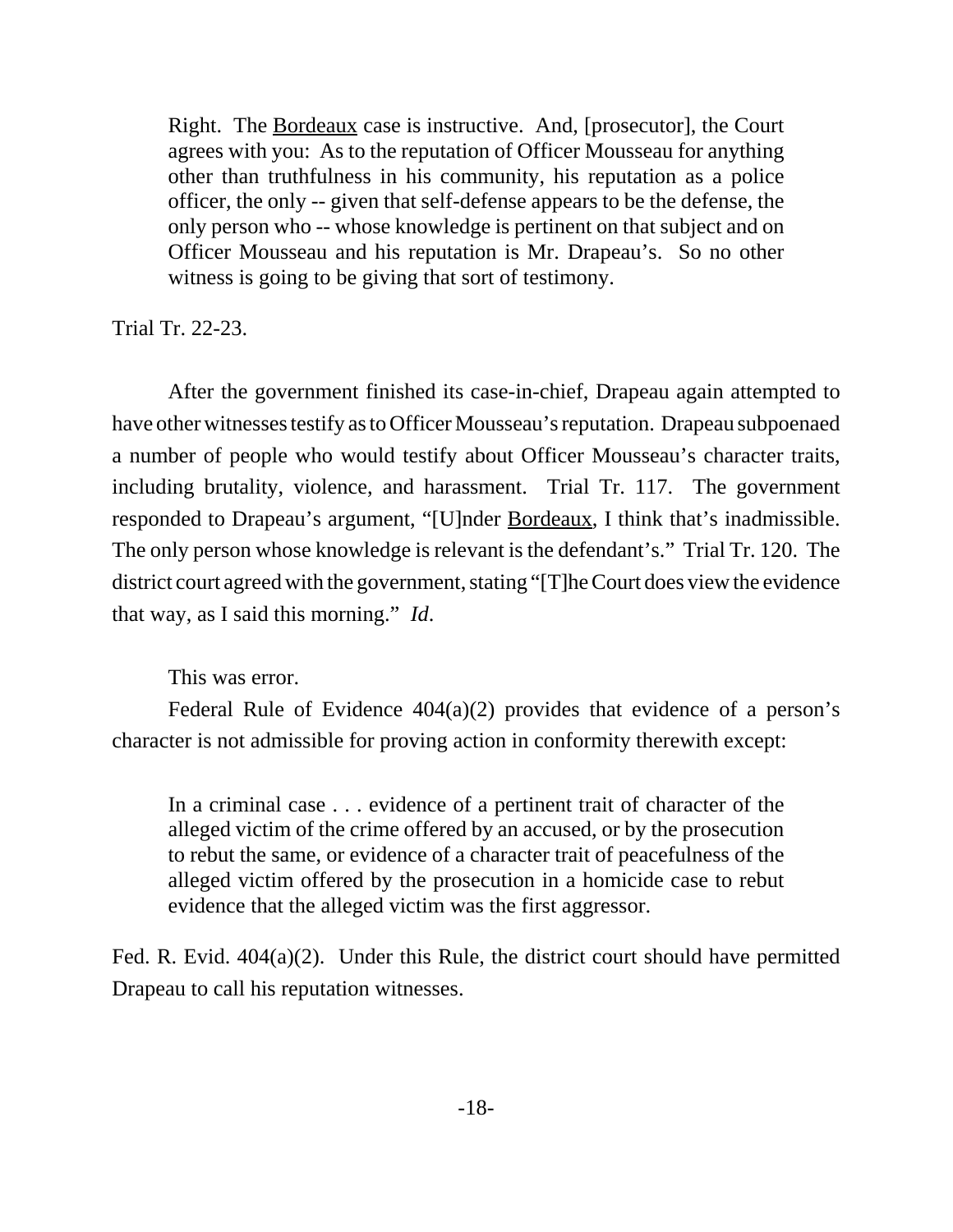This court has previously held that a defendant may introduce testimony from other witnesses as to the victim's alleged reputation in the community. For example, in *United States v. Taken Alive*, the government charged *Taken Alive* with assaulting a police officer. 262 F.3d 711, 711 (8th Cir. 2001). *Taken Alive* sought to introduce testimony from two witnesses addressing the officer's "aggressiveness, quarrelsomeness, and violence in the performance of his duties as an officer." *Id*. at 714. The district court prohibited the witnesses from testifying. *Id*. We reversed the district court, holding that "[w]hen a defendant raises a self-defense claim, reputation evidence of the victim's violent character is relevant to show the victim as the proposed aggressor." *Id*. We explained that "[a] victim's use of unlawful force may justify the defendant's reciprocal use of force." *Id*. (citing *United States v. Keiser*, 57 F.3d 847, 854 (9th Cir. 1995)).

 Moreover, the district court erred in its reliance on *Bordeaux*. There, this court held that the defendant was entitled to introduce reputation or opinion testimony pertinent to his self-defense claim. *Bordeaux*, 570 F.3d at 1050. In that assault case, we held that "the district court properly permitted a number of defense witnesses to testify regarding [the victim's] reputation[] for violence." *Id*. Accordingly, *Bordeaux* does not stand for what the district court believed – that Drapeau could not call witnesses to testify as to Officer Mousseau's reputation.

Here, the district court reasoned that the evidence was inadmissible because Drapeau did not establish that he knew of Officer Mousseau's reputation at the time of the assault. But such knowledge is not required. As explained in the Federal Rules of Evidence Manual, § 404.02[2], at 404-10 (9th ed. 2006):

 $[Rule 404(a)(2)]$  permits the accused to introduce evidence of a pertinent character trait of the victim of a crime. The most common example is in a self-defense case. Under the Rule, the defendant is permitted to introduce evidence of the victim's character for aggressiveness (subject to the limitations on form provided by Rule 405), to create the inference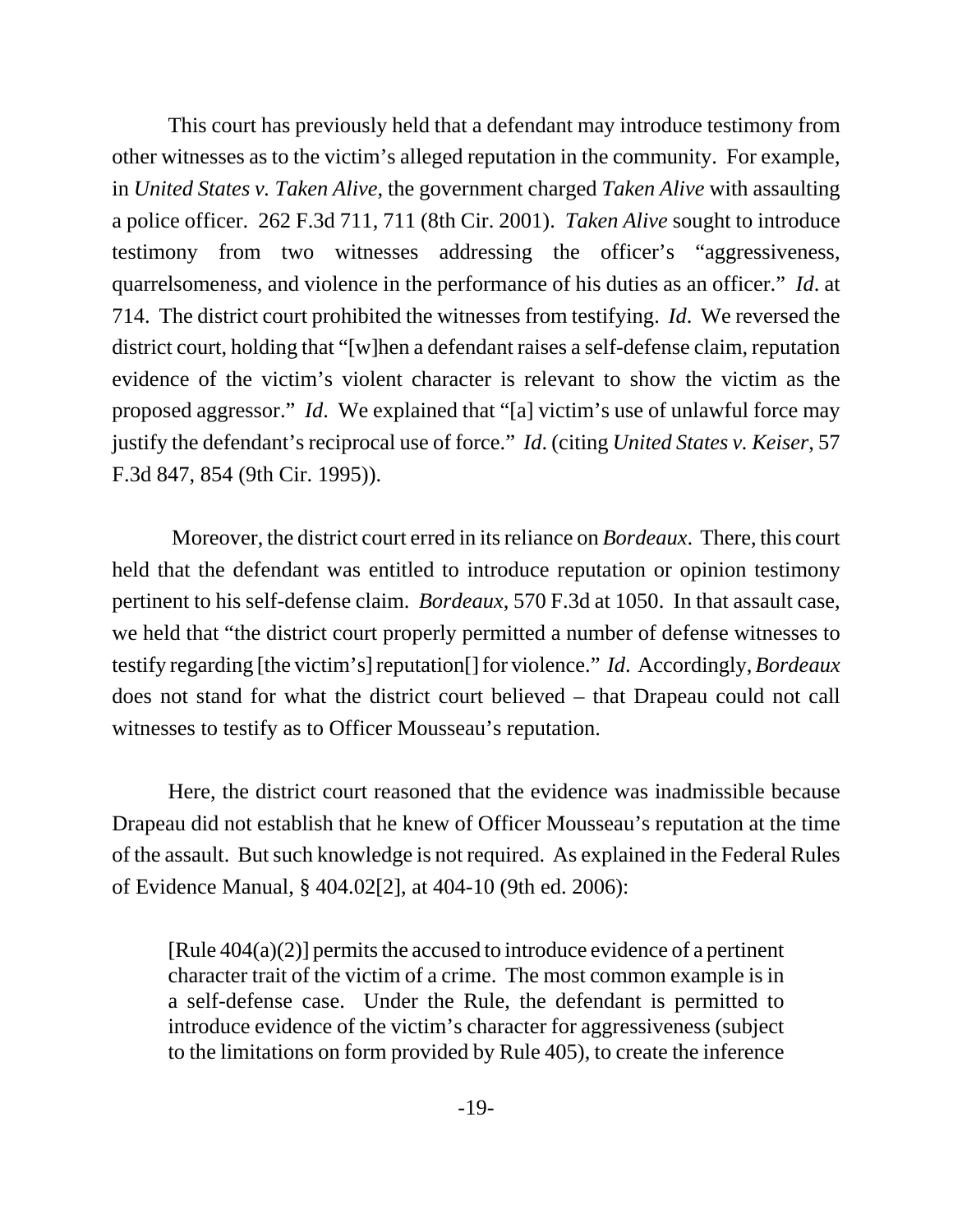that the victim acted in accordance with that character trait on the occasion in question. Admissibility is not dependent on the defendant's prior awareness of the victim's character trait; the evidence is admissible to show how the victim acted.

*See also Keiser*, 57 F.3d at 855 (reviewing federal cases and concluding that "[t]hese cases suggest a common understanding in the federal courts that 'personal knowledge' of the victim's propensity for violence is simply not a prerequisite for admission of victim character evidence under Rule 404(a)(2)"); *United States v. Burks*, 470 F.2d 432, 437 (D.C. Cir. 1972) ("[E]vidence of the deceased's violent character is relevant and admissible even though unknown to the defendant."). The district court erred in requiring that Drapeau establish his knowledge of Officer Mousseau's reputation and in prohibiting other witnesses from testifying as such.

Although Drapeau objected on several occasions to the district court's ruling, he did not specifically raise this issue on appeal. But this failure does not necessarily preclude review of the district court's error. *See Silber v. United States*, 370 U.S. 717, 718 (1962) (reviewing an issue decided by the district court, even though it was not raised on appeal). As we have explained, this court "can examine a critical issue affecting substantial rights sua sponte in criminal cases under Federal Rule of Criminal Procedure 52(b)." *DeRoo v. United States*, 223 F.3d 919, 926 (8th Cir. 2000). Rule 52(b) provides that, "[a] plain error that affects substantial rights may be considered even though it was not brought to the court's attention." Fed. R. Crim. P. 52(b). Of course, "[t]his power to review issues not raised by the parties must be exercised only with great caution and its use is restricted 'to avoid a miscarriage of justice.'" *United States v. Brown*, 508 F.2d 427, 430 (8th Cir. 1974) (quoting *Johnson v. United States*, 362 F.2d 43, 46 (8th Cir. 1966)). The nature of this case and affect of the district court's error merit attention.

Drapeau's substantial rights were undoubtedly affected by the district court's erroneous decision to deny him his right to present a defense. This case boiled down